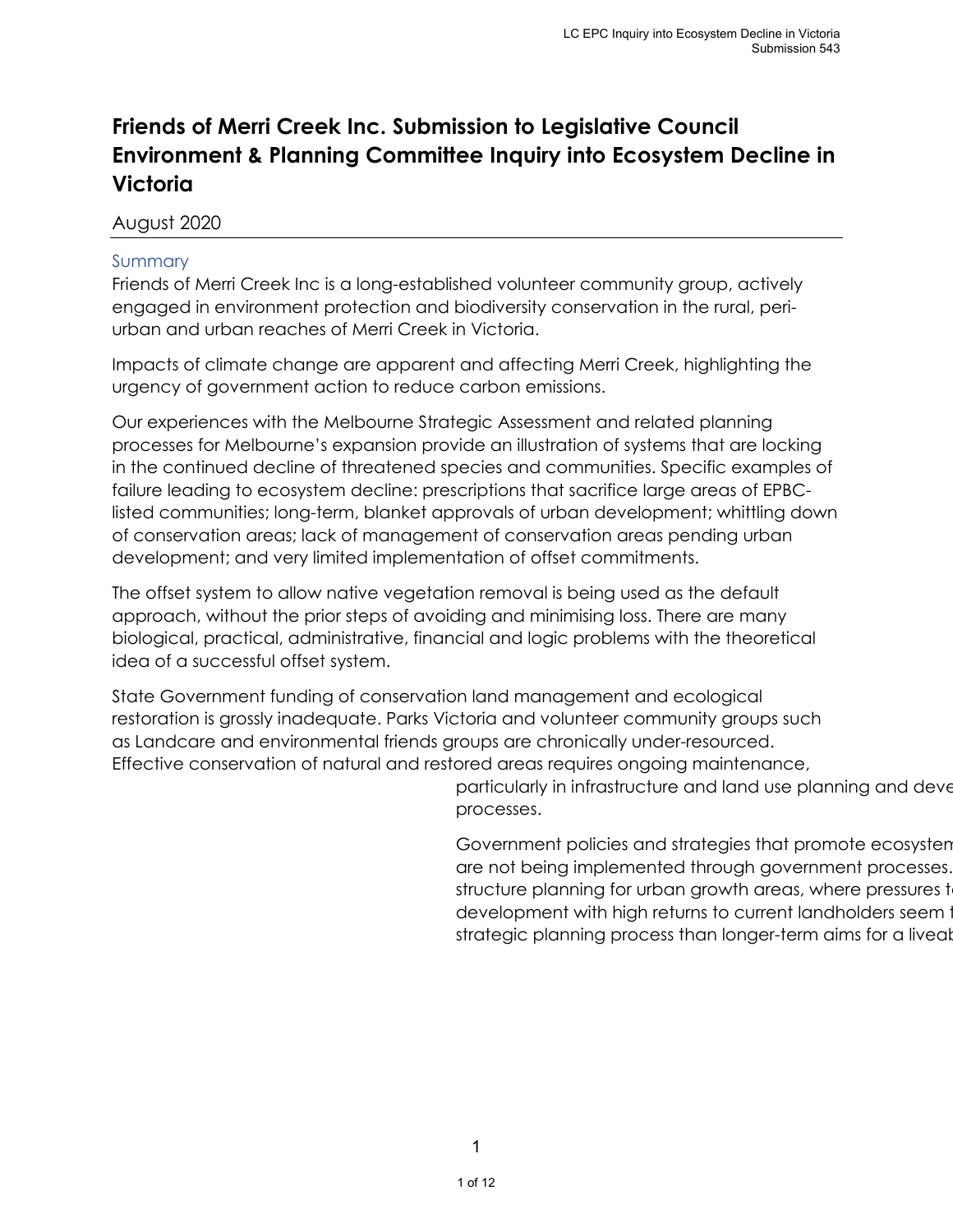city that optimises uses and development outcomes to the benefit of future communities and the environment.

Our experience with protecting and restoring natural areas along the Merri Creek demonstrates the social, economic and ecological benefits, but much more needs to be done. This includes the planning and establishment of a conservation open space network across the metropolitan region, including extensive revegetation and wetland restoration.

There are substantial employment opportunities in conservation land management and ecological restoration. Support for First Peoples in restoring environment will contribute to inclusion and recognising custodianship.

Victoria's biodiversity is sadly depleted and continuing to decline, but we have the knowledge, wealth and capacity to turn this around if there is political commitment and commensurate funding.

# 1. Introduction

The Friends of Merri Creek Incorporated (FoMC) is a community group based in the northern suburbs of Melbourne, with over 450 members. We have actively worked since establishment in 1988 to restore and protect the Merri Creek, its environs and tributaries in urban, peri-urban and rural settings. We aim to protect and enhance the indigenous flora and fauna communities, ecological processes and the unique biological and geological landscapes, significant Indigenous cultural sites, and historical features of the Merri Creek corridor from Wallan through northern Melbourne, for the enjoyment and benefit of current and future generations. We highly value the indigenous flora and fauna of our catchment, and of Victoria generally, as our natural heritage to be conserved.

Friends of Merri Creek activities include:

- Planting, weeding and other ecological restoration
- Monthly water quality monitoring
- Bird surveys at 10 sites, four times/year
- Monthly litter clean-ups
- Public walks, talks and tours
- Providing six representatives, and currently three office-bearers, to Merri Creek Management Committee
- Advocacy for parkland creation, wetland restoration, water quality improvement and protection of sites, species and communities of conservation significance in the Merri catchment
- Campaigns against threats to the Merri corridor, including a freeway, a major power transmission line, and toxic waste stockpiles
- Engagement in strategic planning and development approvals processes to protect the Merri corridor and significant sites.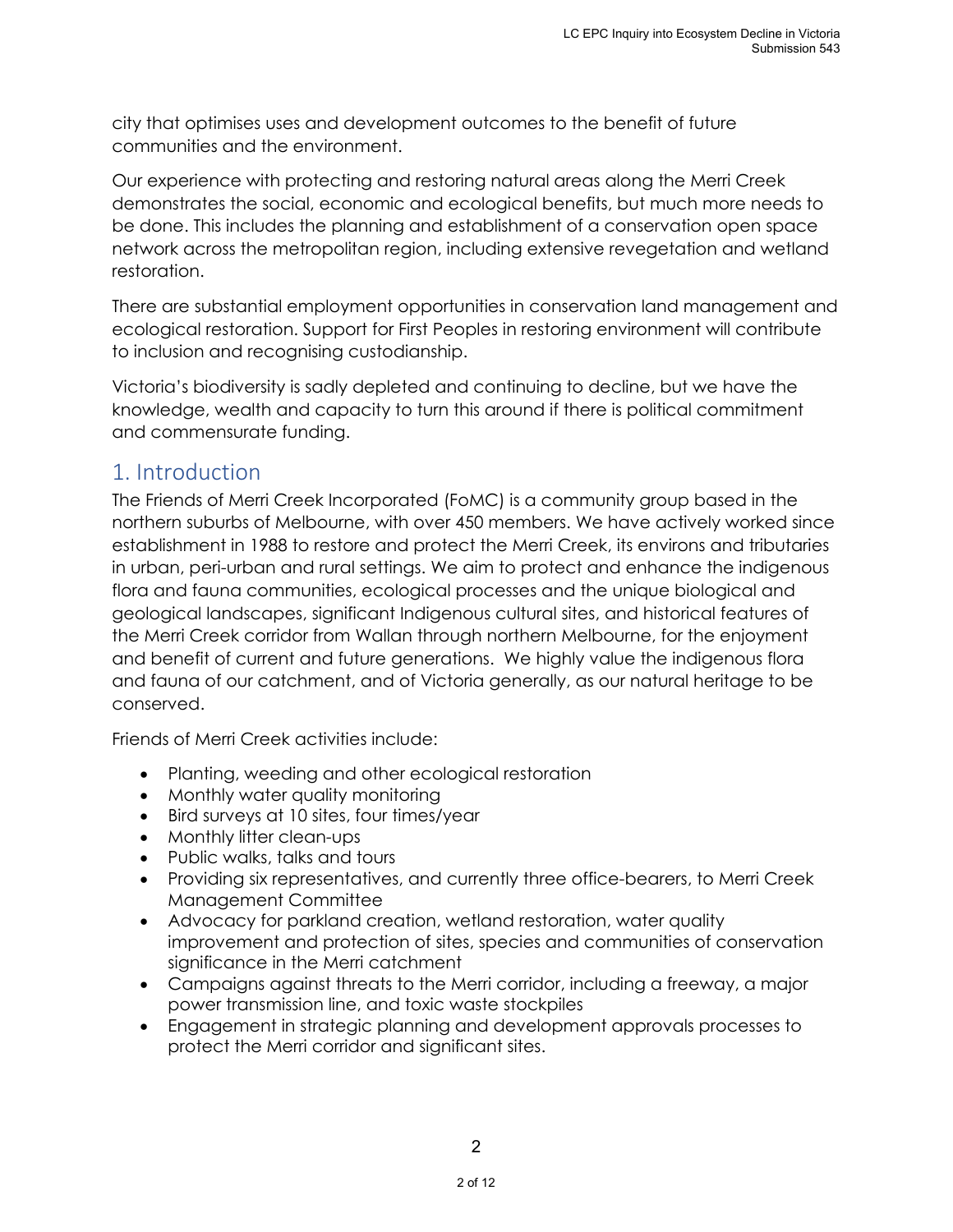FoMC members and office-bearers include environmental planners and ecologists with specialist expertise relevant to environment protection and biodiversity conservation, who contribute *pro bono* to engagement in public policy development, planning and decision-making processes in support of the FoMC objectives for waterway management and ecological protection/restoration.

Our submission is organised under the terms of reference of the Inquiry. Some of the issues and examples presented below are derived from our experience with the Melbourne Strategic Assessment (MSA) process under the EPBC Act, for a major expansion of the Urban Growth Boundary and planning for long-term urban development of metropolitan Melbourne. In our view, this process has many serious deficiencies and is a case study illustrating many shortcomings and inadequacies of both the national EPBC Act and the Victorian provisions for ecosystem protection and management.

2. ToR a) Extent of the decline of Victoria's biodiversity and the likely impact on people, particularly First Peoples, and ecosystems, if more is not done to address this, including consideration of climate change impacts.

## 2.1 Climate change impacts

 $\ddot{\phantom{a}}$ 

The trends and impacts of a changing climate are becoming rapidly more obvious and alarming. Taking a narrow focus on the Merri Creek, these include intense storm events bringing floods and more erosion, prolonged drought degrading water quality, heatwaves which kill vegetation and biota, and dangerous wildfires. Globally, current rates of climate change present an existential challenge, and every government should be taking urgent action to reduce greenhouse gas emissions.

## 2.2 Planning to lose endangered species and communities to urban development – the Melbourne Strategic Assessment

Victoria's most recent *State of the Environment* report in 2013 identified that only 11 of 294 threatened species showed signs of recovery. There are many signs that the state's threatened species continue to decline, and some formerly common species are also threatened.1 The Melbourne Strategic Assessment and related planning processes provide an illustration of systems that are locking in the continued decline in threatened species and communities.

The growth corridors designated for Melbourne's expansion extend over hundreds of square kilometres and contain many threatened species and communities, including:

- high quality, species-diverse remnants of volcanic plains grasslands in Melbourne's west and north, including habitats for listed endangered species;
- important remnants of listed Grassy Eucalypt Woodland in the north, with iconic, centuries-old River Red Gums;

<sup>1</sup> https://www.audit.vic.gov.au/report/conserving-threatened-species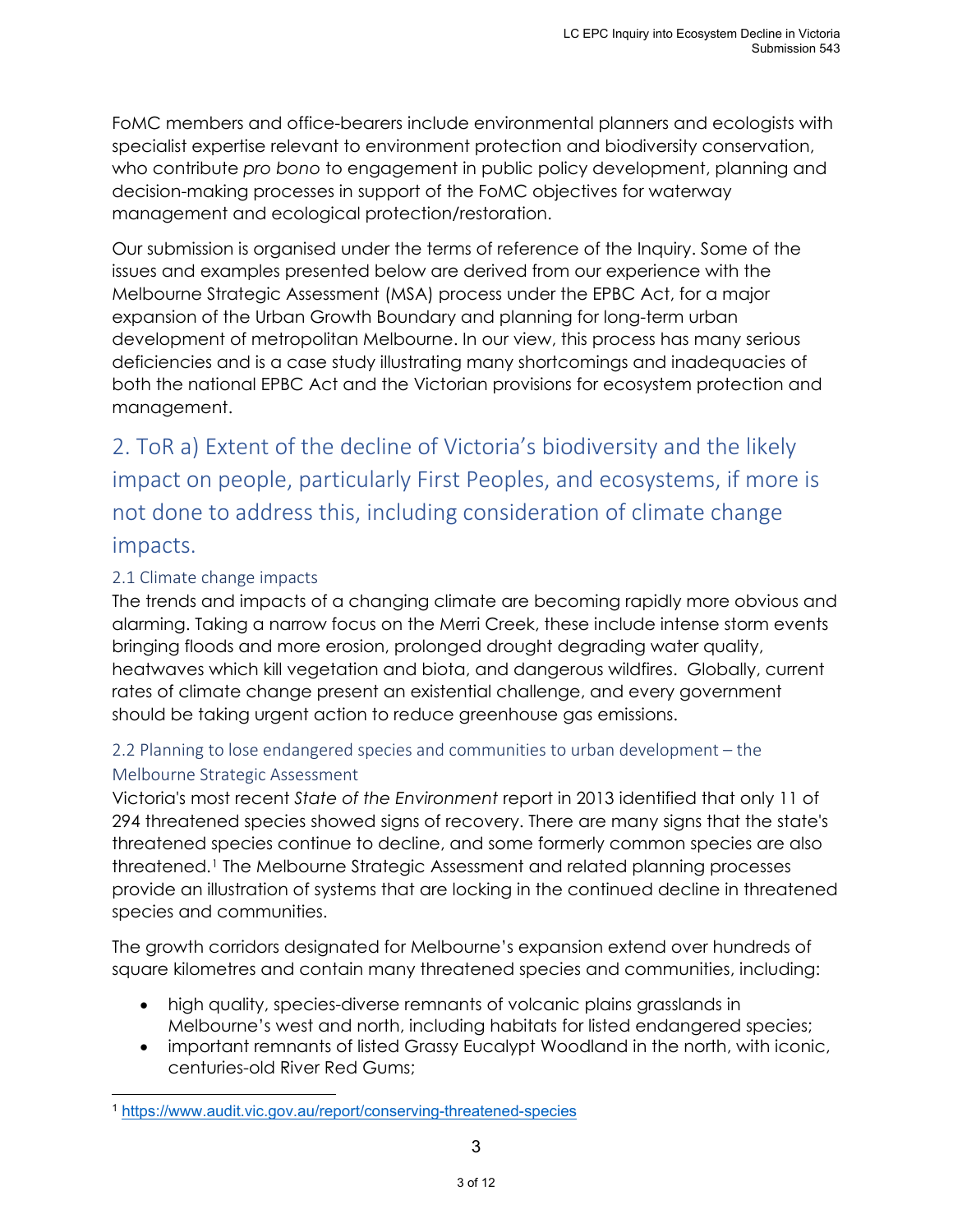- a network of habitats associated with waterways and wetlands across each growth corridor, supporting rare vegetation types, Growling Grass Frogs and other listed species;
- important habitat links for endangered Southern Brown Bandicoot in the southeast.

The native grasslands of the Victorian volcanic plains used to extend from the Melbourne area right across western Victoria. After less than 200 years of European settlement, the grasslands have almost been wiped out through ploughing, sowing with exotic pastures and crops, and clearing for houses and infrastructure. They are listed as Critically Endangered under national environment legislation, and are on the Victorian Flora & Fauna Guarantee Act threatened species list (Western (Basalt) Plains Grasslands Community, along with Western Basalt Plains (River Red Gum) Grassy Woodland Floristic Community 55-04).

#### *Unjustified sacrifices by prescription*

 $\overline{a}$ 

A significant number of good quality grassland remnants persisted around Melbourne and the metropolitan area contained some of the best large Western Basalt Plains grassland patches in the State. But the strategic planning process for Melbourne's outward expansion since 2008 has effectively sacrificed almost all of this vegetation community within the urban growth areas, by requiring retention only of sites with one endangered orchid species or an area of at least 150 hectares.2 There is no scientific justification for these arbitrary and excessive requirements. Experience in northern and western Melbourne demonstrates that grassland reserves of much less than 150 hectares can be actively and sustainably managed in an urban setting. This has been confirmed by many scientific studies.3

As a result of the prescription, *"It is likely that up to 3,278 ha of this native grassland will be cleared over the next 20 to 30 years as a result of the revised Urban Growth Boundary and associated infrastructure projects…. A further 769 ha of this Natural Temperate Grassland occurs within proposed precincts adjoining the Melbourne West and Melbourne North Investigation Areas and much of this is also likely to be removed.* 

<sup>2</sup> Victorian Government Dept of Sustainability & Environment (2009) *Delivering Melbourne's Newest Sustainable Communities: Strategic Impact Assessment Report for the EPBC Act 1999*, Page 146.

<sup>3</sup> Kendal, D., Zeeman, B.J., Ikin, K., Lunt, I.D., McDonnell, M.J., Farrar, A., Pearce, L.M., Morgan, J.W., 2017. The importance of small urban reserves for plant conservation. *Biol. Conservation*. 213, 146-153.

Soanes, K., Sievers, M., Chee, Y.E., Williams, N.S.G., Bhardwaj, M., Marshall, A.J., Parris, K.M., 2019. Correcting common misconceptions to inspire conservation action in urban environments. *Conservation Biology* 33, 300-306.

McCarthy, M A., Thompson, C.J., Williams, N.S.G., 2006. Logic for designing nature reserves for multiple species. *American Naturalist* 167, 717-727.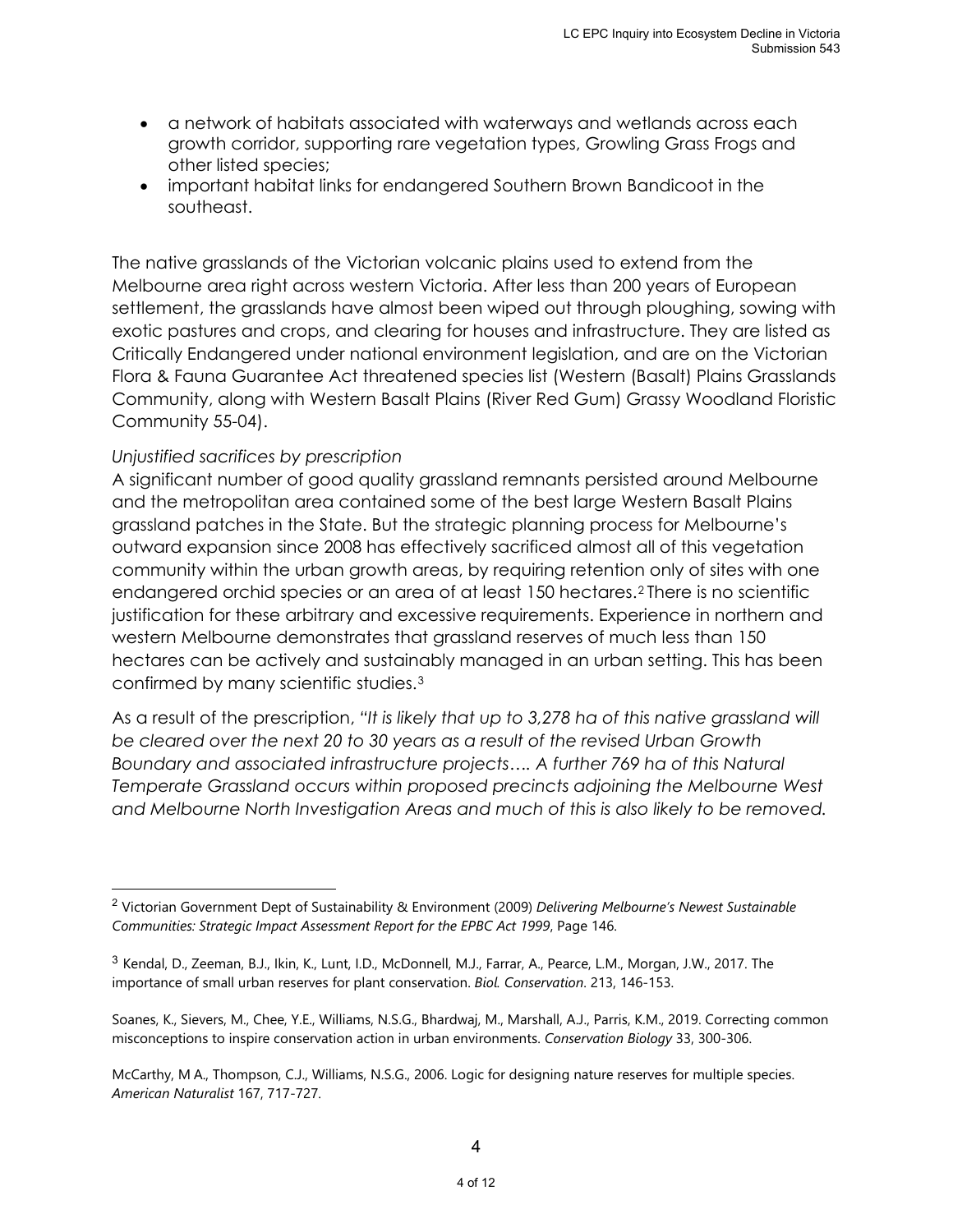*Hence up to 4,667 ha of Natural Temperate Grassland may be impacted as a result of actions under the Program."* (Strategic Impact Assessment Report, p6)

This loss of 4,667 ha constitutes a substantial proportion of the remaining Volcanic Plain grassland: modelling by the Victorian Government estimated that at least 95% of the grassland community has been cleared with only 65,000 ha remaining (Strategic Impact Assessment Report 2009), whilst other on-ground estimates are as low as 30,000 ha.

Over 50% (778 ha) of critically endangered Grassy Eucalypt Woodland in urban growth areas is likely to be cleared for development (Strategic Impact Assessment report, p8).

The listed Striped Legless Lizard will not be salvaged from development sites, due to the illogical consequence of the unavailability of 900 specimens for proposed investigation into the effectiveness of translocation.

#### *Long-term approval for destruction*

The approval by the Commonwealth Minister in September 2013 of all actions associated with urban development in three growth corridors has effect until 31 December 2060 – a period of 47 years. This long-term approval does not allow for the possibility of:

- additional species or communities that occur in the growth corridors being listed because of declining populations, e.g. due to impacts of climate change,
- additional occurrences of listed species/communities being identified within the growth corridors, or
- demonstrated failure/inadequacy of measures specified in the biodiversity conservation strategies to protect threatened species or communities, during this period of 47 years.

#### *Whittling down of Conservation Areas*

The Biodiversity Conservation Strategy produced under the MSA (Vic. Govt Dept of Environment & Primary Industries 2013) identified 36 Conservation Areas within the urban growth areas to protect matters of national environmental significance and state significance. The total extent of proposed Conservation Areas was reduced by 35% between the draft Biodiversity Conservation Strategy and the final Strategy by inviting the landowners to challenge the original assessments.

The ecological surveys used to support these challenges were often inadequate with not enough time to assess the vegetation or being undertaken at the wrong time of year. Since the BCS, with approval from the Commonwealth Minister, an additional 377 hectares (over 9.4%) have been removed from the 4,000 hectares of BCS Conservation Areas.4

 $\overline{a}$ <sup>4</sup> https://www.msa.vic.gov.au/regulatory-requirements/conservation-areas/approved-boundary-changes Accessed 19/3/20).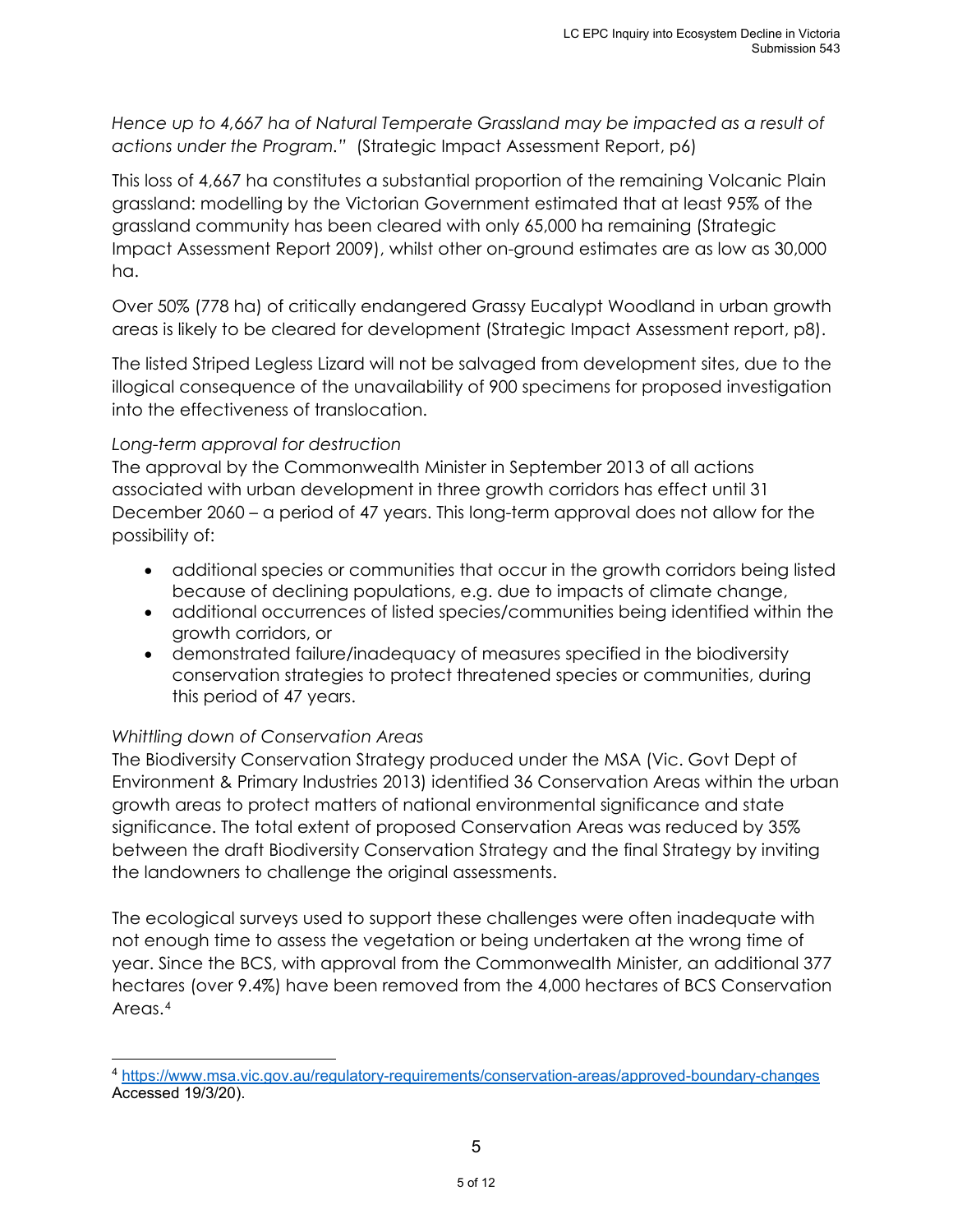Riparian corridors designed to protect Growling Grass Frog populations were reduced from 200 m wide on each side of larger waterways to 100 m as the default width between metapopulation nodes, without any ecological justification<sup>5</sup>. This is likely to result in local extinctions. At the proposed Lockerbie/Cloverton town centre, the corridor has been reduced to 20m on one side of Merri Creek. This is likely to result in the loss of one of the healthiest known populations around Melbourne of this nationally vulnerable species.

*No conservation management of Conservation Areas pending development* Although Conservation Areas were identified in 2013, there has been very little progress in establishing these. By 30 June 2017, (the most recent publicly available information) only part of one Conservation Area had been secured, a total of 68.5 hectares<sup>6</sup>.

"*The actual rate and pattern of development (habitat removal) and reserve establishment is unknown, but will occur over many decades……*

*MSA funding will only be available to start securing and managing conservation areas as development occurs and Habitat Compensation Fees are paid. DELWP does not yet have access to all the funding it will eventually require to manage all conservation areas*." 7

This is clearly an unacceptable situation and cannot be allowed to continue. Ecological infrastructure (i.e. conservation reserves) needs to be considered similarly to built infrastructure and the Government should utilise compulsory acquisition processes to protect areas with high biodiversity value.

For the indeterminate period (probably decades) before each Conservation Area is established, there is no obligation, legal requirement or incentive to undertake active management to conserve the endangered species or communities being nominally 'protected'. Instead landholders potentially have massive financial incentive to not manage native species effectively – i.e. the hope of being able to sell this land for urban development. Without active conservation management, threatening processes, particularly invasive weeds, predation and over-grazing are severely degrading the condition of these areas. Over time, these processes will potentially wipe out the listed species/communities.

#### *Offset commitments not implemented*

Two key commitments under the MSA to offset the destruction of listed species and communities in Melbourne's growth areas are the establishment and management of a

 $\overline{a}$ <sup>5</sup> Total reduction of 42% in habitat designated for GGF protection, between the draft and final Biodiversity Conservation Strategy.

<sup>6</sup> Victorian Government Dept of Environment, Land, Water & Planning (2018) *Melbourne Strategic Assessment Progress Report 2016-17.*

<sup>7</sup> MSA 2015 Ecological Forum: Information and Questions & Answers https://www.msa.vic.gov.au/publications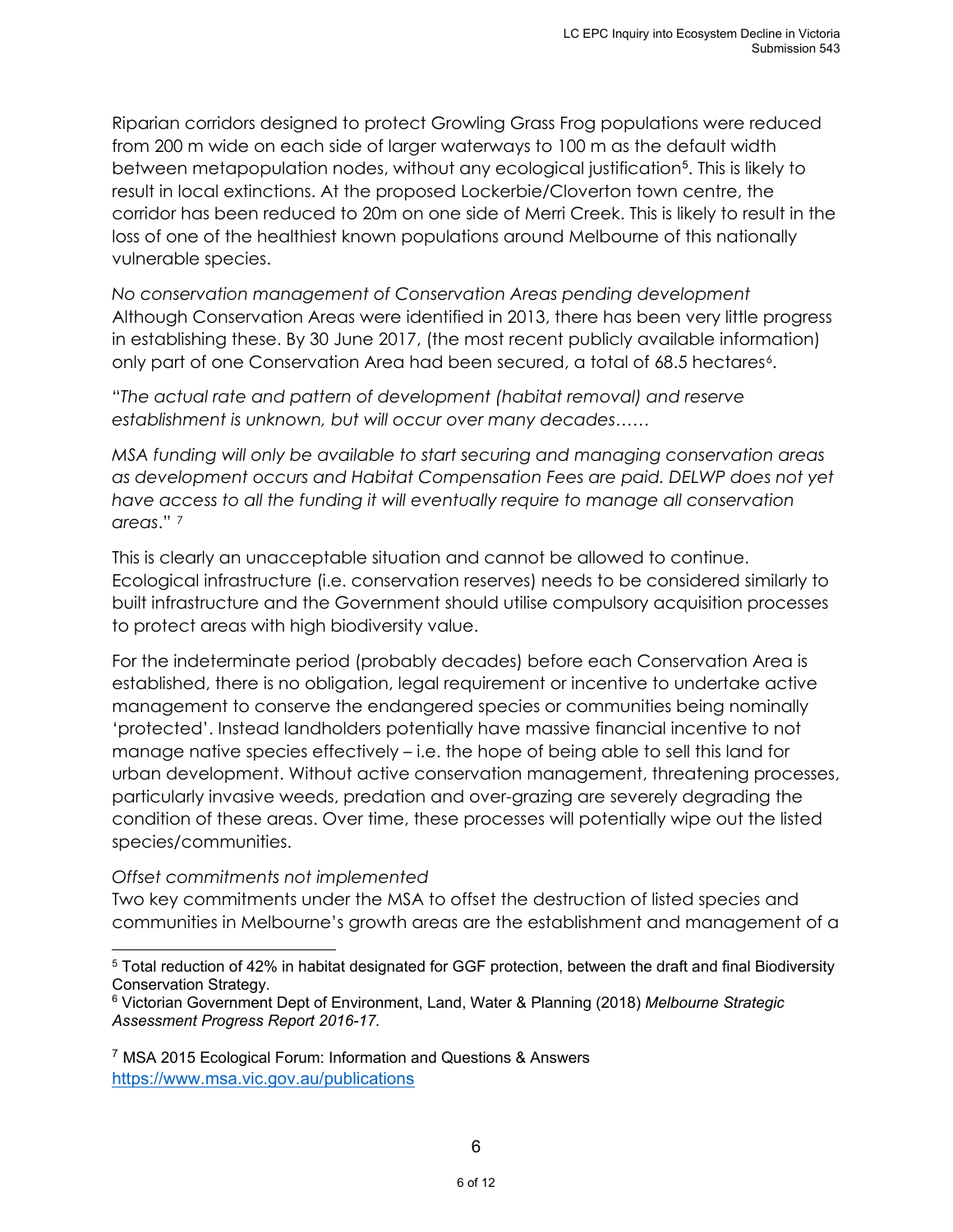LC EPC Inquiry into Ecosystem Decline in Victoria Submission 543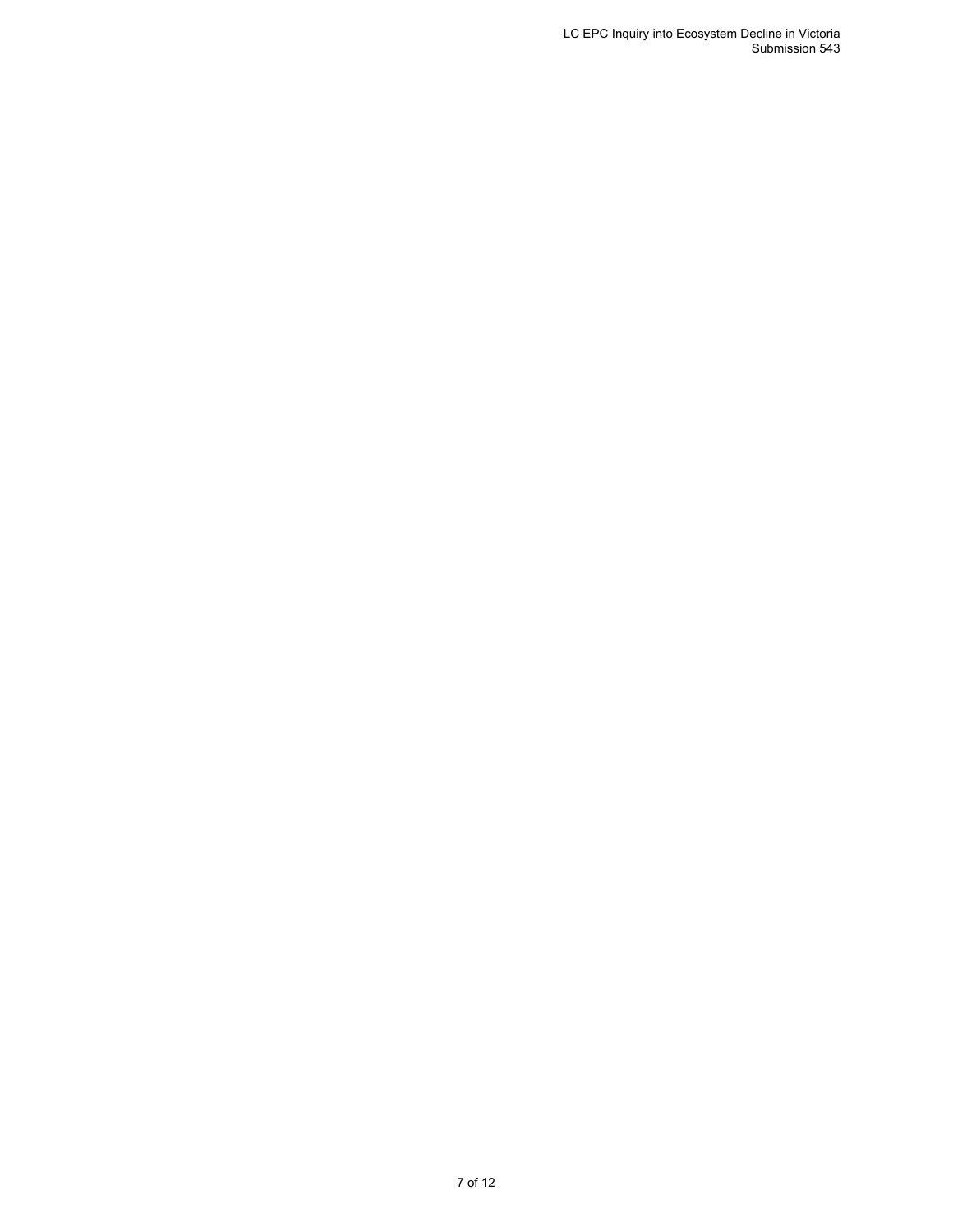According to State Government policy<sup>9</sup>, the three-step approach: 1. Avoid 2. Minimise 3. Offset - should be followed when vegetation removal is proposed. However, it seems that current practice is to leapfrog the first two steps and go straight to offsetting. Any offset proposal should result in a net gain in extent and quality of indigenous biodiversity, including species and genetic diversity, ecosystem function, and ecosystem services.

There are many biological, practical, administrative, financial and logic problems with the theoretical idea of a successful offset system:

- There can be a considerable period between the "establishment" of an offset and the time when it can perform a function equivalent to the loss from clearing. Existing offset policies do not require the offset to provide equivalent resources prior to clearing, which can result in a long-term break in the continuity of an ecological resource, such as hollow-bearing trees.
- Studies (examples below) have suggested that there is no empirical evidence indicating that biodiversity offsets have worked to date, as they have only resulted in a net loss of biodiversity.
- Spash (2015) considers that offsets use economic logic to legitimise, rather than prevent, continuing habitat destruction.10
- No net loss in biodiversity through the use of offsets is considered to be "administratively improbable and technically unrealistic" (Walker et al. 2009).11 This is because offset schemes have had a poor track record of compliance. Over the longer-term (100 years and longer) there is no guarantee that government agencies will continue to be responsible or that their staffing levels will be sufficient to ensure that the ever-increasing number of offsets are properly maintained.
- Biodiversity offset policies in Australia have tended to lock in biodiversity decline and risk exacerbating it (Maron et al. 2015).12 Moreno-Mateos et al. (2015) 13 consider that biodiversity offsets embrace misplaced technological optimism towards ecosystem restoration so they cannot resolve the trade-off between development and conservation.
- Complex native grassland and woodland communities (as found in the Merri Creek catchment), as well as old-growth forests, are scarce in Victoria and

 $\overline{a}$ <sup>9</sup> Dept of Environment, Land, Water & Planning *Guidelines for the removal, destruction or lopping of native vegetation.* 2017.

<sup>10</sup> Clive L. Spash. *Bulldozing biodiversity: The economics of offsets and trading-in Nature.* Biological Conservation 192. 2015. Pages 541–551.

<sup>11</sup> Susan Walker et.al. *Why bartering biodiversity fails*. Conservation letters. Vol.2 Issue 4, August 2009. Pages 149- 157

<sup>12</sup> Martine Maron. *Locking in loss: Baselines of decline in Australian biodiversity offset policies*. Biological Conservation. Volume 192, December 2015, Pages 504-512.<br><sup>13</sup> David Moreno-Mateos et.al. *The true loss caused by biodiversity offsets*. Biological Conservation

Volume 192, December 2015, Pages 552-559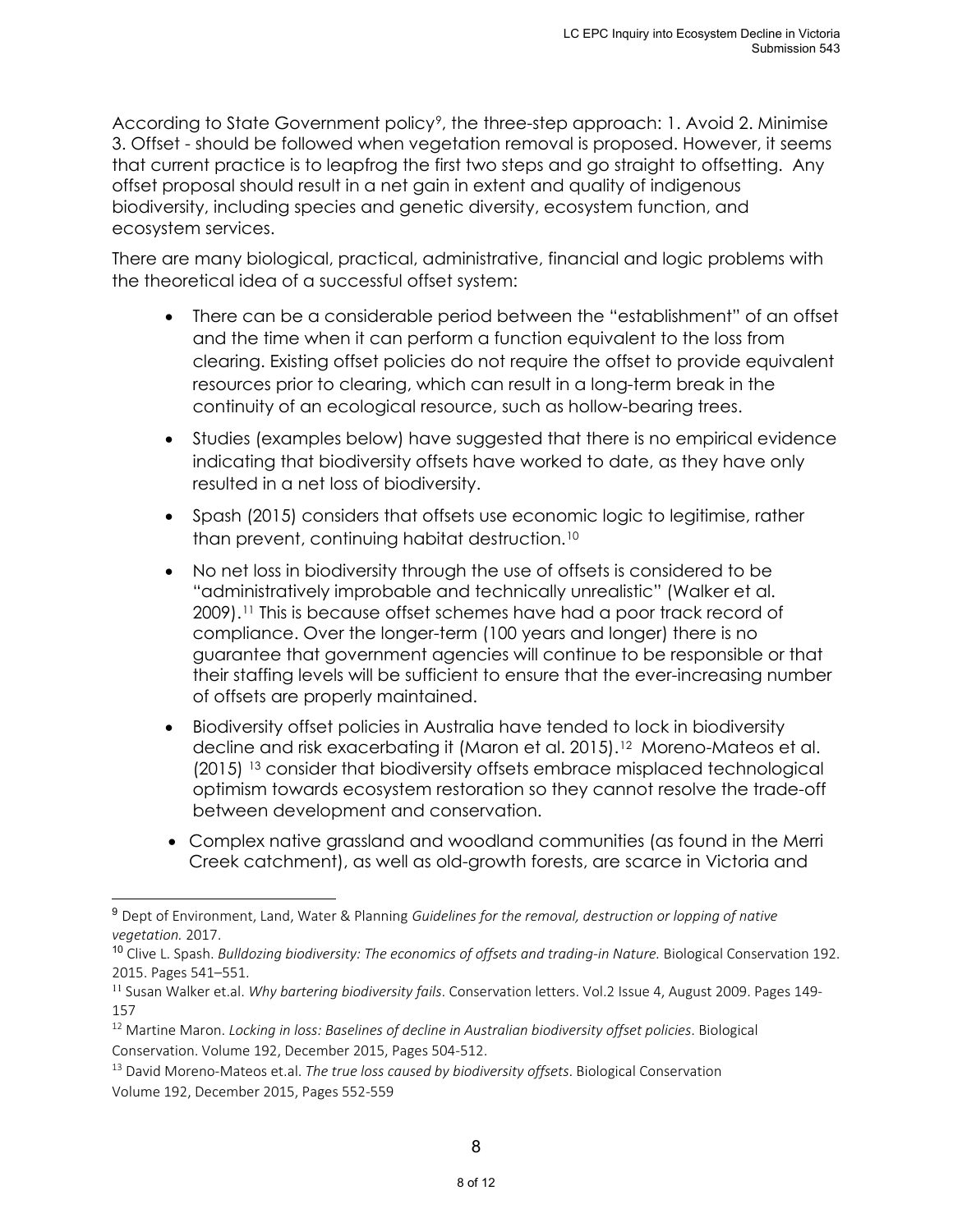LC EPC Inquiry into Ecosystem Decline in Victoria Submission 543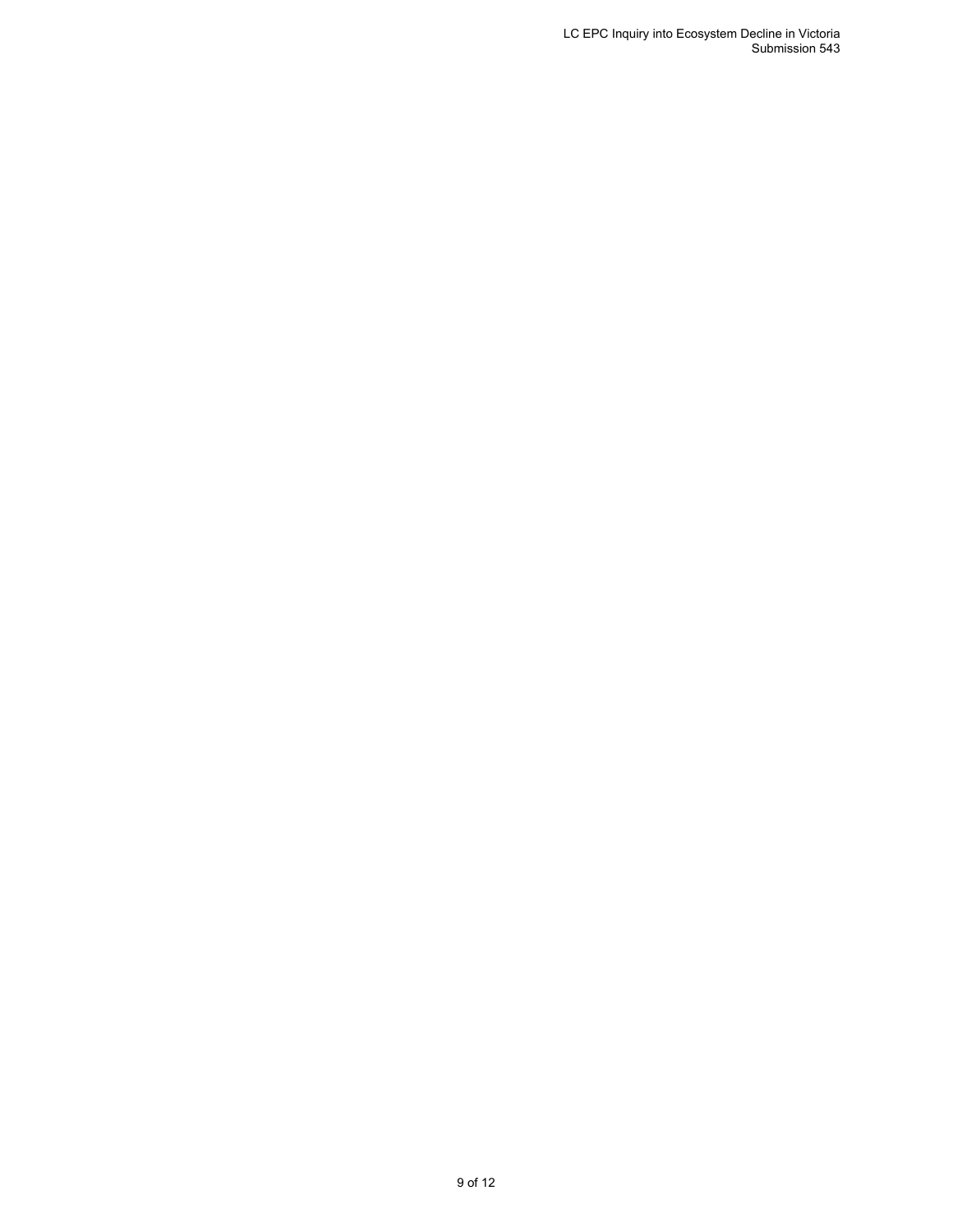We are concerned that the development of National Environment Standards will not be sufficient to protect Victorian biodiversity and ecosystems that do not fit the national framework.

#### 5.2 Government decision-making to consider biodiversity values and impacts

All government decision-making should consider biodiversity values and impacts, early in the process. Specifically, biodiversity conservation needs to be given a higher priority in infrastructure and land use planning and development approvals processes.

It is not sufficient to use a legislative approach to biodiversity protection and conservation by focusing on protection of threatened species and communities; **most of our indigenous species and communities are in decline and in need of protection and restoration**. Avoidance of loss, i.e. protection of remnant vegetation and habitat must be given priority over offsetting elsewhere and native vegetation everywhere need to be managed effectively (i.e. environmental weeds controlled)

#### 5.3 Policies should be implemented

There are sound, adopted Victorian Government policies and strategies promoting ecosystem protection and restoration, that are not being implemented through government processes.

Our recent experience with the Beveridge North West Precinct Structure Plan, prepared by the Victorian Planning Authority, illustrates this disconnect between policy and practice in strategic planning for urban development. Our detailed submission to the Planning Panel referred to Plan Melbourne 2017-2050, the Victoria Planning Provisions (in all Planning Schemes), the Integrated Water Management Framework for Victoria (2017) and the Healthy Waterways Strategy (2018). The draft Precinct Structure Plan ignores directives in these policies and strategies to protect and restore wetlands and terrestrial habitat. Our submission concluded:

*"In our experience, biodiverse habitat and wetland restoration outcomes are feasible and bring substantial social and economic, as well as catchment management and ecological benefits. It appears to us that the pressures to maximise a form of urban development with high returns to current landholders have so far been more influential in the current strategic planning process than longer-term aims for a liveable, ecologically sustainable city that optimises uses and development outcomes to the benefit of future communities and the environment."*

Another seven Precinct Structure Plans are being 'fast-tracked' in the name of post-COVID economic recovery. It seems unlikely, given time pressures and the response of the VPA to our submission, that these plans will pay any more attention to ecosystem protection or repair than the example above. Hence a form of urban development with very poor ecological outcomes will be locked in across growth areas of Melbourne and regional centres.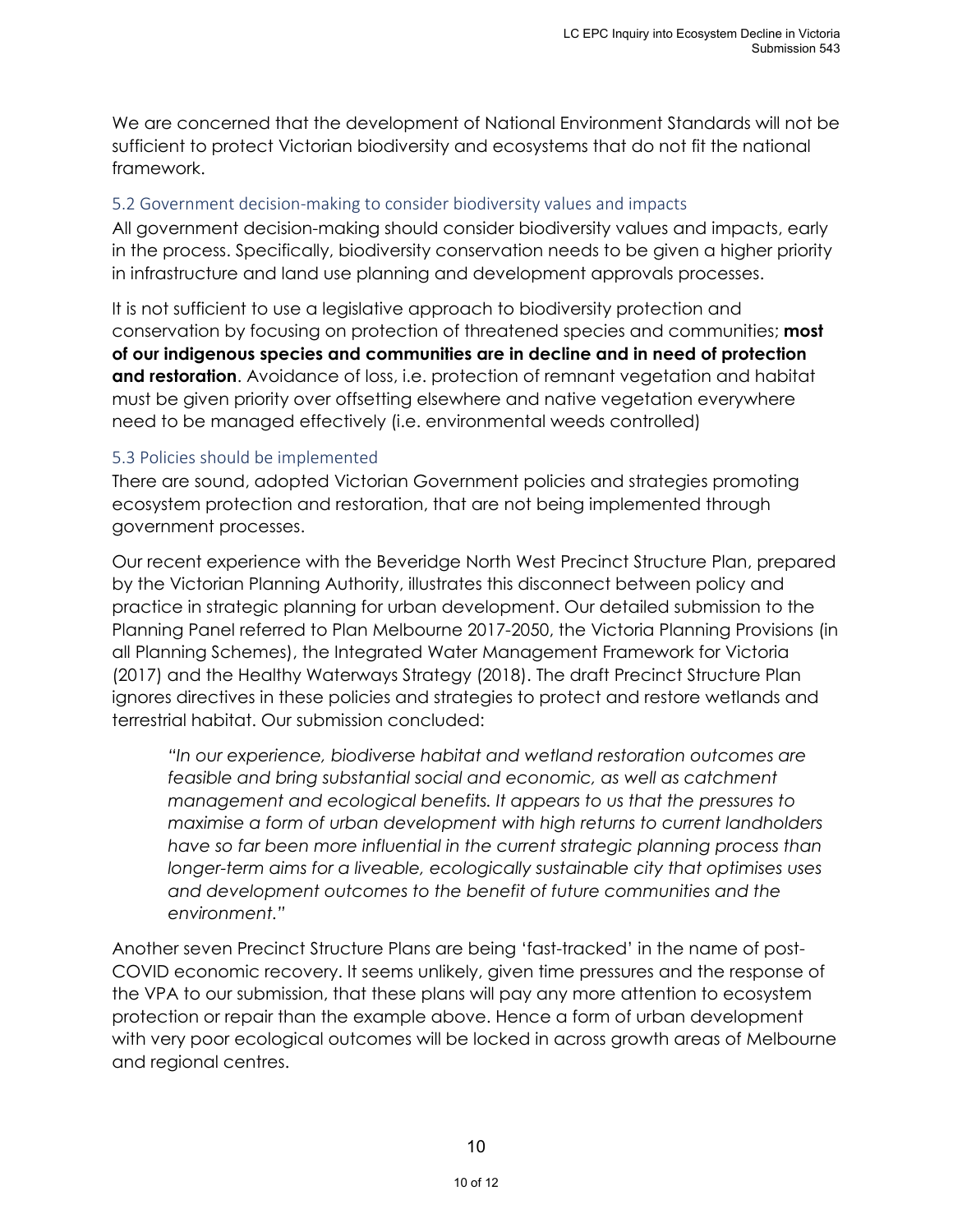#### 5.4 Conservation and ecological restoration in metropolitan Melbourne

The two goals of the State Government's *Protecting Victoria's Environment - Biodiversity 2037* highlight the importance of protecting and restoring natural areas in cities and suburbs. Our experience over the past 40 years along the Merri Creek and tributaries supports this, but much more needs to be done. Here are a few suggestions:

- Melbourne's waterway corridors and green wedges are crucial for biodiversity conservation and people's access to nature, but they need better protection through legislation and planning scheme controls.
- The Metropolitan Open Space Strategy should plan for a network of conservation open space as well as recreational open space. The conservation open space network should include sites of high biodiversity value as well as space for ecological restoration if we are to retain Melbourne's full suite of indigenous species and communities.
- The conservation open space network should be followed through at Precinct Structure Planning stage for urban development of greenfields land. Conservation reserves to protect indigenous biodiversity (local as well as regional, State and national significance) and to provide space for ecological restoration should be established in all new suburbs. This will enable all residents to have local contact with nature, a vital contributor to mental health.
- 'Surplus' government and public agency land should be assessed for its existing and potential contribution to the conservation and open space network, and retained as public land where it makes a contribution, whether through existing values or after revegetation/ecological restoration. Local government should not have to purchase this land from the State.
- All natural wetlands in Victorian cities and towns, including drained wetlands that could be restored, should be clearly mapped and protected in planning schemes and as part of Integrated Water Management plans and Development Services Schemes.

#### 5.5 Funding

A substantial, multi-year funding increase by the State Government is essential for the conservation of Victoria's biodiversity. More funding is required for, among other things:

- Parks Victoria for conservation land management and visitor facilities and programs.
- Community (volunteer) groups and non-government organisations doing conservation land management and ecological restoration work – support for facilitators, administration, materials, contractors, capacity building and training, etc.
- Support for Indigenous organisations to build capacity and undertake environmental land stewardship on country.
- Private land conservation, e.g. state-wide rate rebates for land with conservation covenants on title.
- Environmental education programs that introduce and connect all Victorians to nature and natural areas.

New sources of funding should be considered – i.e. a tiny % tax on all property transactions could generate large amounts of funding for conservation. Conservation